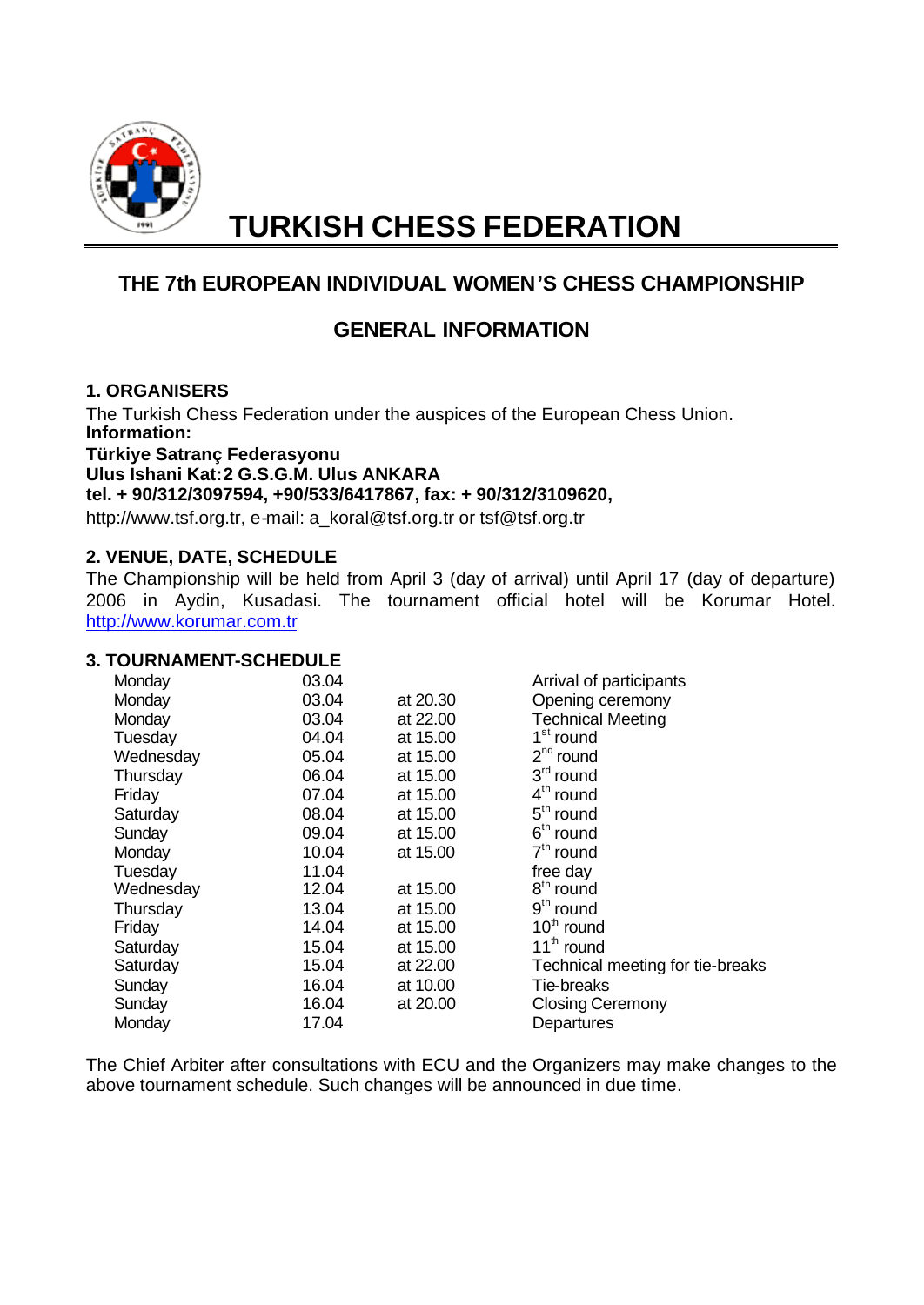# **4. SYSTEM AND RATE OF PLAY**

The championship will be 11 rounds, played in the Swiss system in accordance with the ECU Tournament Rules and FIDE Laws of Chess. The playing time will be 90 minutes for 40 moves plus 30 minutes for the rest of the game with an increment of 30 seconds per move, starting from move one.

# **5. TIE-BREAK SYSTEM**

The order of players that finish with the same number of points shall be determined by application of the following tie-breaking procedures in sequence, proceeding from (a) to (b) to (c) to (d) the extent required:

- a) Median-Buchholz 1, the highest number wins;
- b) Buchholz, the highest number wins;
- c) Number of wins, the highest number wins;
- d) Progressive Score, the highest number wins.

In the case of unplayed games for the calculation of (a) and (b) the current FIDE tournament rules shall be applied: "Independently of the result of an unplayed game (win by Bye, win or loss by forfeit, no game because the player has withdrawn or was absent for some round(s)) for reasons of tiebreak the result shall be counted as a draw against the player himself." Annex to FIDE Tournament Rules, pt.1.

# **Tie-break Matches**

Tie-break matches are limited to the following cases:

- a) to establish the Champion;
- b) to establish the medal winners;
- c) to establish qualifiers, for the World Chess Championship.

In the case of a) and b) the relevant tie-break matches will decide the final ranking and the money prizes connected with these places.

In the case of c), the relevant tie-break matches will not influence the final ranking and the money prizes will be shared equally.

#### **6. PARTICIPATION**

The European Championship is open to all players representing the Chess Federations which comprise the European Chess Union (FIDE zones 1.1 to 1.9) regardless of their title or rating. There is also no limit of participants per federation; however **applications have to be sent by the national federations only.**

# **7. QUALIFIERS**

The European Individual Women's Championship 2006 is a qualification event for the next Chess World Cup. According to the decision passed by the ECU Board 12 players will qualify for this championship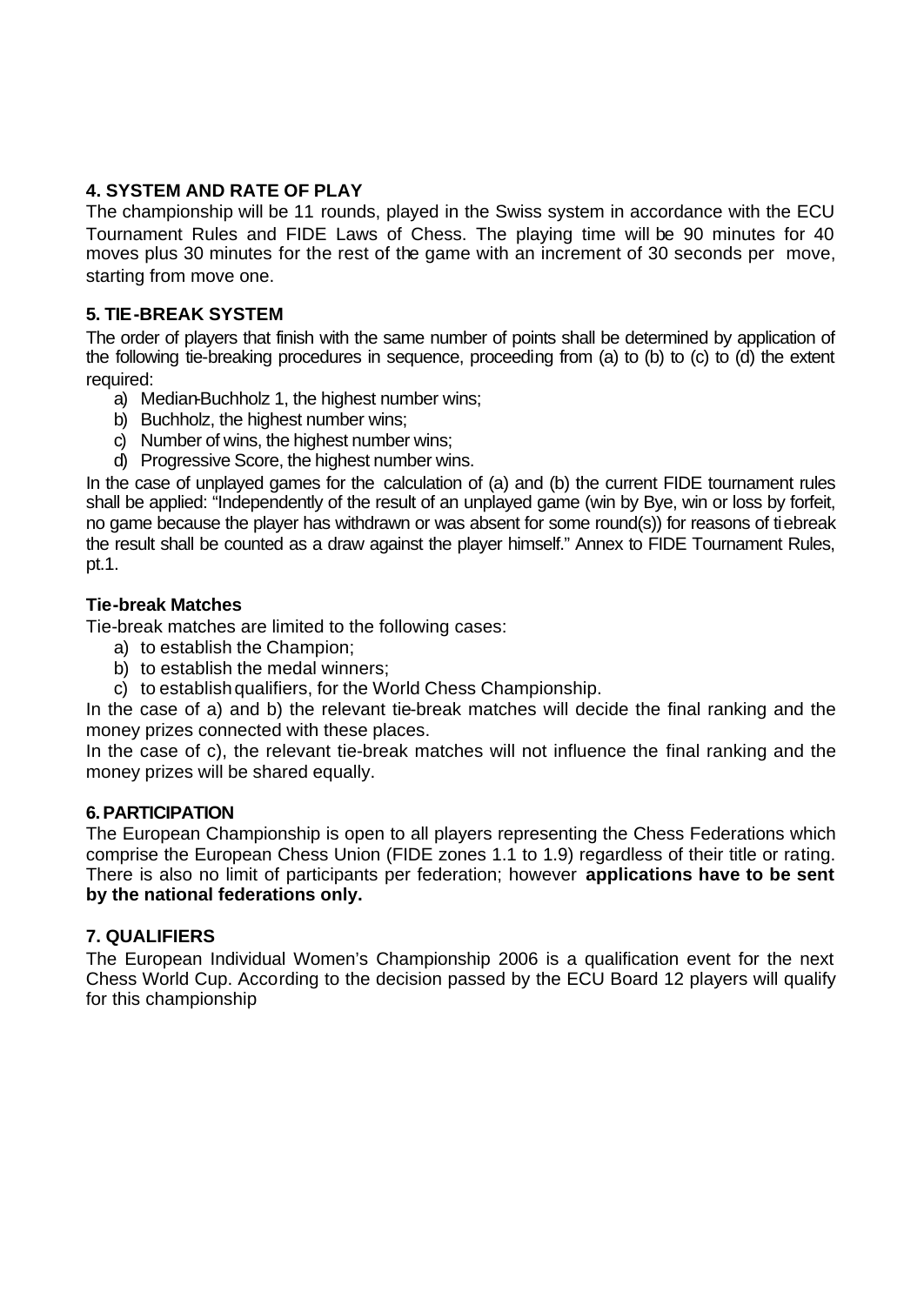# **8. PRIZES**

Money prizes:

| <b>RANK</b> | €     | <b>RANK</b> | €     | Special Prizes in rating groups (Euro) |          |          |          |       |  |
|-------------|-------|-------------|-------|----------------------------------------|----------|----------|----------|-------|--|
|             |       |             |       |                                        | $2201 -$ | $2101 -$ | $2001 -$ | under |  |
| 1           | 4.000 | 9           | 1.000 | <b>Place</b>                           | 2300     | 2200     | 2100     | 2001  |  |
| $\mathbf 2$ | 3.000 | 10          | 600   |                                        | 700      | 700      | 500      | 500   |  |
| 3           | 2.000 | 11          | 600   | $\mathbf{2}$                           | 600      | 600      | 450      | 450   |  |
| 4           | 1.600 | 12          | 600   | 3                                      | 500      | 500      | 300      | 300   |  |
| 5           | 1.200 | 13          | 600   | 4                                      | 400      | 400      | 250      | 250   |  |
| 6           | 1.000 | 14          | 600   | 5                                      | 400      | 400      | 250      | 250   |  |
| 7           | 1.000 | 15          | 600   | 6                                      | 400      | 400      | 250      | 250   |  |
| 8           | 1.000 | 16          | 600   | Total                                  | 3.000    | 3.000    | 2.000    | 2.000 |  |

Total Prize Fund is 30,000 Euro.

#### **All prizes are tax-free.**

No double prize award is carried out. All players are to take part in the opening and closing ceremony. If one the prize-winners is absent during the closing ceremony, then their money prize will be reduced by 20% with a minimum of 100  $\epsilon$ . The first 3 places will be awarded cups and medals.

# **8.APPLICATIONS, REGISTRATION**

The national federations are kindly requested to fill in and return the enclosed Application Form 1 (Players - Nominal conformation) to the organizers as soon as possible but not later than **13th February 2006.**

Registrations will be accepted if for each participant a deposit fee of 100  $\epsilon$  is transferred to the organizers. Without this deposit fee applications will not be accepted. Federations may send this deposit fee of 100  $\epsilon$  per person to the official bank account of Turkish Chess Federation (see below) or they may pay it on following web site by credit card:

http://secure.tsf.org.tr/euro2006

**Account for Accommodation, Transfers, and registration fees: Bank Account:** BANK: Garanti Bankasi **IBAN:** TR730006200071100009095907 **SWIFT:** TGBATRISXXX **ACCOUNT NUMBER:** 711-9095907 **BANK ADDRESS:** Anafartalar Caddesi Ulus, Ankara, Turkey **ACCOUNT HOLDER:** Turkish Chess Federation, Ankara, Turkey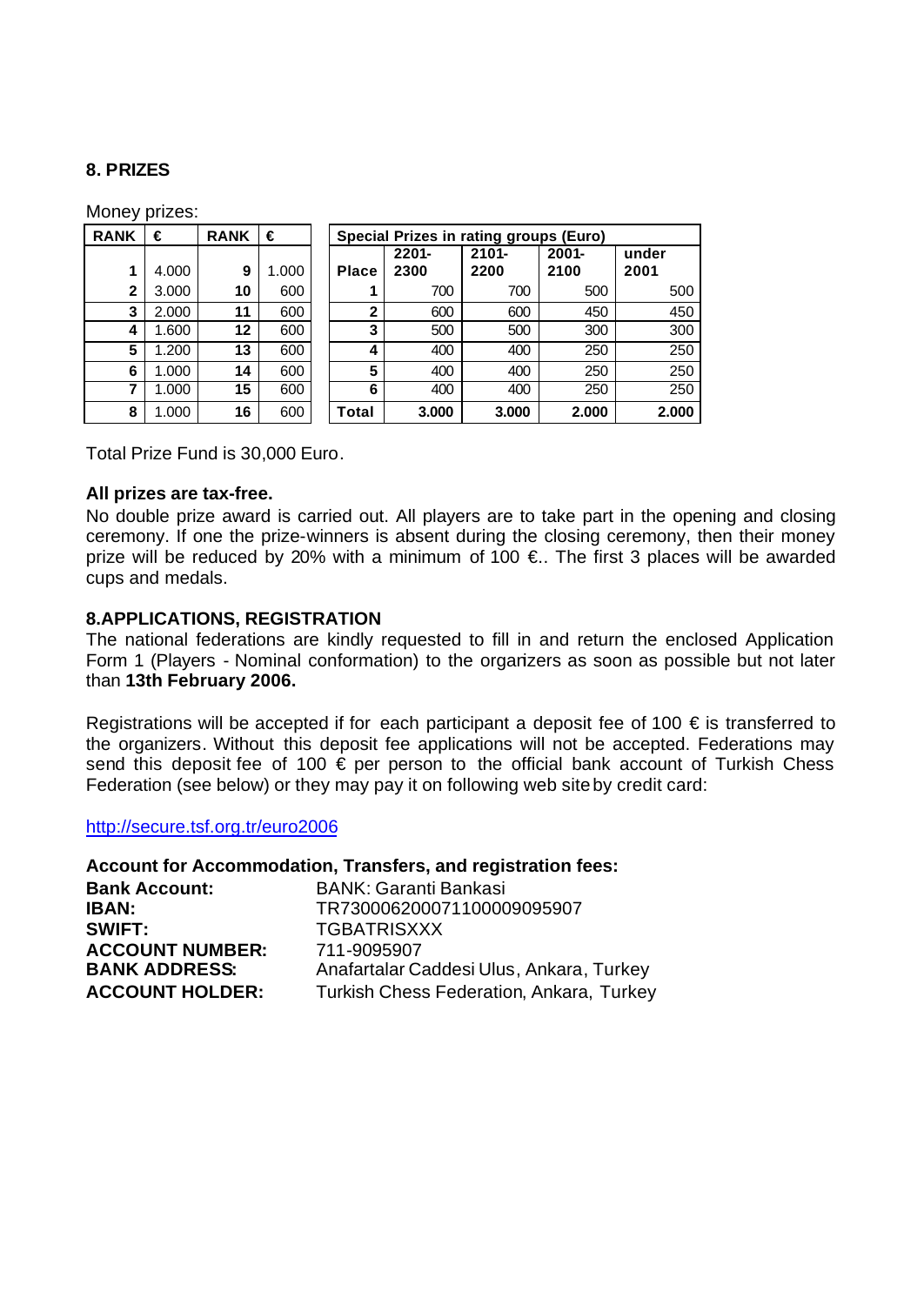The National federations are kindly requested to fill in and return the enclosed Application Form 2 and Application Form 3 (Players and Accompanying persons hotel reservation and transport) to the organizers as soon as possible but not later than **20th February 2006**. Any application after this date will be charged 100  $\epsilon$  penalty by organizers for each individual application.

# **9. FEES:**

The entry fee for the European Individual Championship is 65  $\epsilon$  per player. Every national federation will receive an invoice after the championship sent by ECU Treasurer Kamen Toshkov.

There is no additional organization fee.

# **10. ACCOMMODATION**

The organizers offer accommodation in (5 stars- full board +) in Aydin, Kusadasi Korumar Hotel (official hotel). The championship will be played in this hotel as well.

All participants including pla yers, accompanying persons and coaches have to stay in official hotel as the tournament was granted to Turkish Chess Federation in 2004.

#### **Hotel Double room Single room**

1 person/per night (full board+) **49 € in double/ 69 € in single room.**

The indicated prices are per person per day, FULL BOARD + accommodation /

VAT, insurance, service tax included.

The number of single rooms is limited for the national federations.

Penalty for Late Entries: After 13th February 2006, all applications will be subject to 100 € penalty to be paid to organizers.

The hosts will bear the expenses of I**M Katerina LAHNO** (Ukraine, European Women's Champion 2005) on a basis of full board accommodation in a single room.

Do not forget that organizers have right to refuse late entries due to over booked rooms.

# **11. LOCAL TRANSPORT**

The Organizers offer a round trip bus transfer (Izmir airport – competition venue – Izmir airport, app. 2 x 90 km) for 55  $\epsilon$  per person. However, if a playe r insists to make this transfer alone without waiting, then the fee is increased to  $\epsilon$  75 per person.

# **12. PAYMENT FOR ACCOMMODATION**

All payments for accommodation have to be done by bank transfer to the bank account or in cash upon arrival. A player may be excluded from the players list without paying for accommodation. Also the following website may be used for payments by credit card:

http://secure.tsf.org.tr/euro2006